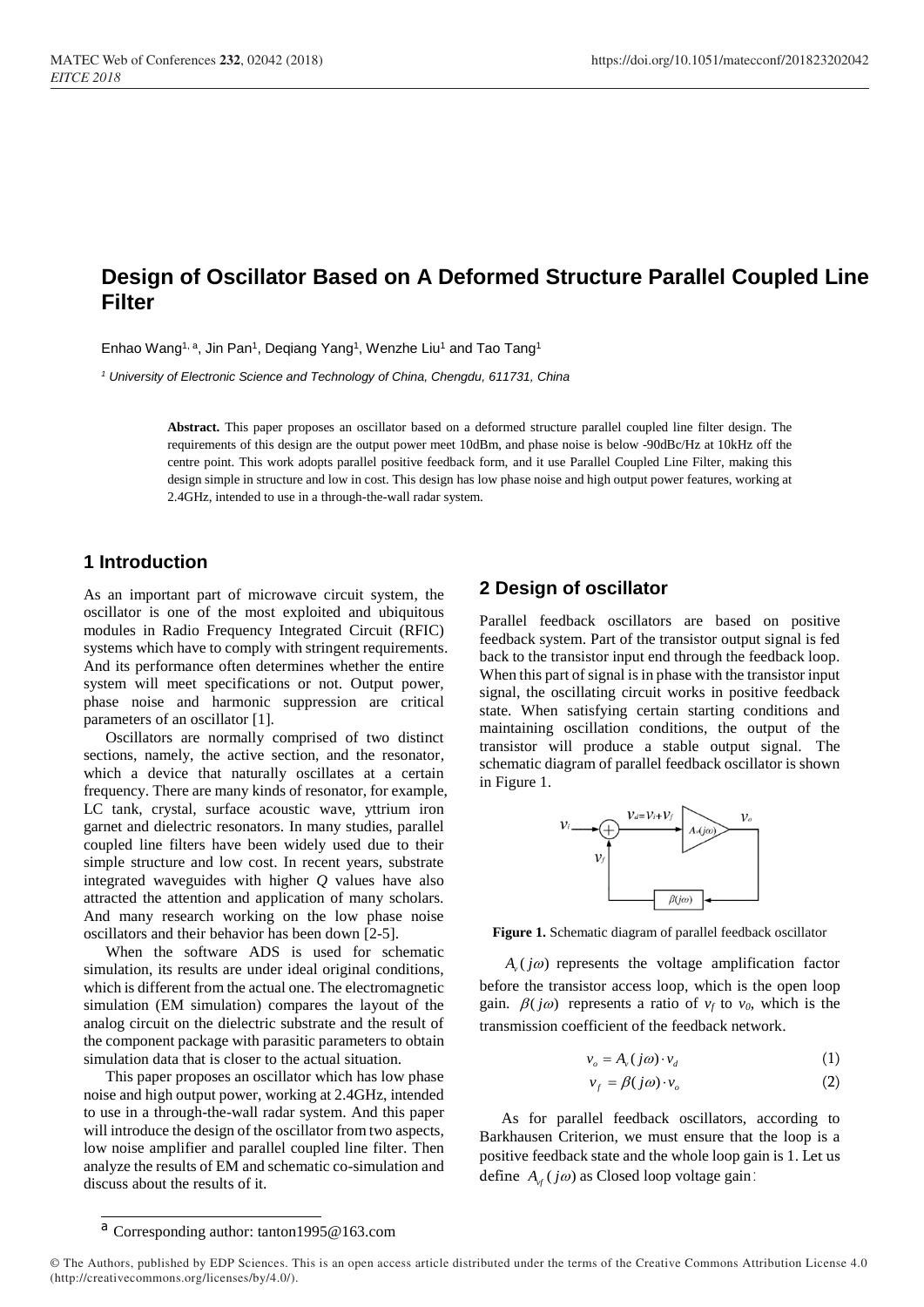$$
A_{\mathcal{J}}(j\omega) = \frac{v_o}{v_i} = \frac{A_{\mathcal{V}}(j\omega)}{1 - \beta(j\omega)A_{\mathcal{V}}(j\omega)}
$$
(3)

Based on the above analysis, we can draw a conclusion [6]:

$$
\left| \beta(j\omega) A_{\nu}(j\omega) \right| = 1 \tag{4}
$$

$$
|\rho(\jmath\omega)A_{\nu}(\jmath\omega)| = 1
$$
\n
$$
\arg(\beta(j\omega)A_{\nu}(j\omega)) = \pm n \cdot 360^{\circ}, n = 0, 1, 2...
$$
\n(5)

#### **2.1 Low noise amplifier**

Since the designed oscillator needs higher output power, considering Field Effect Tube(FET) has better noise factor but lower max gain, this work chooses Bipolar Junction Transistor(BJT) BFP520 to implement active amplifier part. By consulting the datasheet of BFP520, this work adopts co emitter structure, setting the Bias point at  $V_{ce} = 2V, Ic = 20mA$ .

In order to make the transistor work steadily and in the state of amplify, this work verifies the stability factor *K* working at above Bias point by following formulate [7].

$$
K = \frac{1 - |S_{11}|^2 - |S_{22}|^2 + |D|^2}{2 \cdot |S_{12}| \cdot |S_{21}|} > 1
$$
 (6)

$$
D = S_{11} \cdot S_{22} - S_{12} \cdot S_{21} \tag{7}
$$

$$
|S_{12}| \cdot |S_{21}| < 1 - |S_{11}|^2 \tag{8}
$$

$$
\left|S_{12}\right| \cdot \left|S_{21}\right| < 1 - \left|S_{22}\right|^2 \tag{9}
$$

The next step is to match input and output impedance. In order to make the load absorb the maximum power, the input and output terminals are both conjugate matched. However, in order to reduce the phase noise, the matching of the input ends is based on the minimum noise impedance matching, matching input impedance  $Z_{in}$  of the LNA to Conjugate source impedance  $Z_s^*$ , by entering matching network.

$$
Z_{in}(z) = Z_0 \cdot \frac{Z_L + jZ_0 \cdot \tan \beta z}{Z_0 + jZ_L \cdot \tan \beta z}
$$
 (10)

And the matching of the output ends is based on the maximum gain impedance matching. The schematic diagram of impedance matching is shown as figure2.



**Figure 2.** Schematic diagram of impedance matching

#### **2.2 Parallel coupled micro strip line filter**

In [8], the author proposed the design procedure of micro strip parallel coupled-line band-pass filters for multispurious pass-band suppression. These parameters could be represented by an equivalent circuit of the admittance inverter J and a single line of two electrical lengths of  $\theta$ and admittance  $Y_n(n=0,1,...)$ . The coupled line filter with arbitrary image admittance and the equivalent circuit is shown in figure3.



**Figure 3.** The coupled line filter with arbitrary image admittance  $Y_1$  and the equivalent circuit.

The length, width and spacing of section *n*th of the coupling line were represented by  $l_n$ ,  $w_n$  and  $s_n$ respectively. The length of the *n*th upper and lower stub segments were expressed by  $ls_n$  and  $ls_{N+n+1}$  respectively.

The initial length of the upper and lower stubs was set to be equal to a quarter of the wavelength. The appropriate initial value of the filter size could be easily determined from the approximate analytical equation [9].

$$
\frac{J_{01}}{Y_1} = \frac{J_{n,n+1}}{Y_1} = \sqrt{\frac{\frac{\pi}{2}AW}{\omega' g_0 g_1 - \frac{\pi}{4}AW \left(1 - \frac{1}{A^2}\right)}}\tag{11}
$$

$$
\frac{J_{12}}{Y_1} = \frac{J_{n-1,n}}{Y_1} = \frac{\pi W}{2\omega_1} \sqrt{\frac{\frac{1}{2} \left[ \frac{J_{01}^2}{Y_1^2} \left( 1 - \frac{1}{A^2} \right) + 2 \right]}{g_1 g_2}}
$$
(12)

$$
\frac{J_{j,j+1}}{Y_1} = \frac{\pi W}{2\omega_1} \sqrt{\frac{1}{g_j g_{j+1}}}, j = 2,...,n-2
$$
 (13)

where

$$
\frac{\omega'}{\omega_1'} = \frac{\omega - \omega_0}{W\omega_0}, \omega_0 = \frac{\omega_1 + \omega_2}{2}
$$
 (14)

$$
W = \frac{\omega_2 - \omega_1}{\omega_0}, A = \frac{Y_1}{Y_0}
$$
 (15)

And  $g_i$  was the element value of low-pass filter prototype.

In [10], several methods for reducing phase noise were given: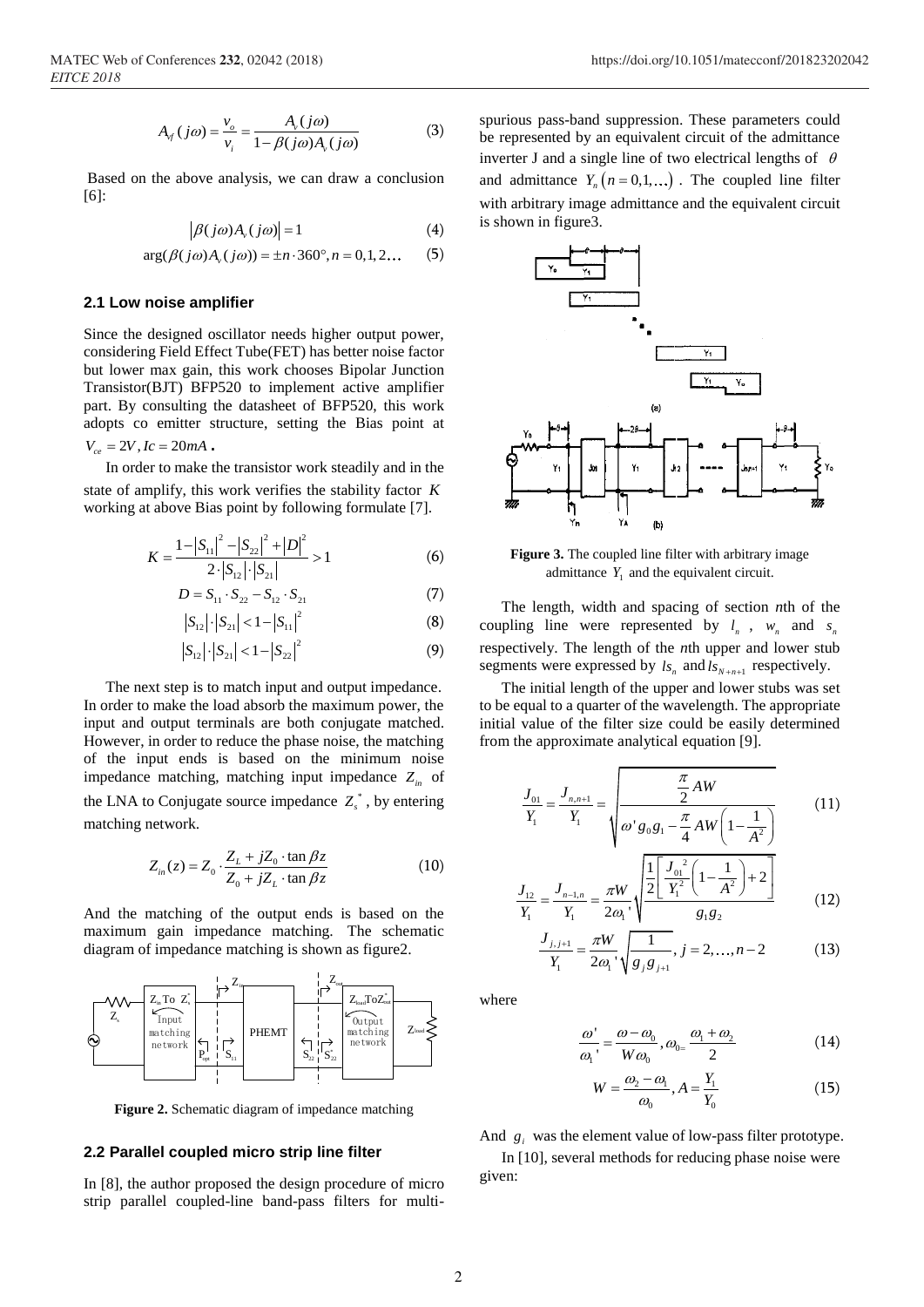(1) The transistor was selected with a lower flicker noise corner frequency  $f_c$ .

(2) The resonator was selected with a higher unloaded Q value as the frequency selection original.

(3) The transistor was chosen with a lower noise figure.

(4) The transistor was try to avoid working in saturation when designing the oscillator.

## **3 Simulation of oscillator**

#### **3.1 Simulation of bias circuit**

The proper bias point of transistor is set according to transistor datasheet. This paper calculate approximate resister value and use simulate software ADS to generate bias circuit. And the stability factor  $K$  **S**hould be verified above 1 around centre frequency. In this work, *K* is above 1 in the pass band, so there is no need to add feedback inductor on the emmitor of the transistor. And this paper adopt co emitter structure, setting the Bias point a *Vce*=2V*,Ic*=20mA.The bias circuit simulation result is shown in figure4.



**Figure 4.** Stability factor of bias circuit with frequency weep range from 1.5GHz to 3GHz

#### **3.2 Simulation of impedance matching**

Impedance match on input terminal and output terminal is implemented after the transistor working at proper bais point. There are two ways to implement impedance matching, one is matched by the load to the source impedance; the other is matched by the source impedance to the load impedance. This paper uses the first matching method. In order to reduce the influence of phase noise, the minimum noise matching is used at the input matching end, that is, the impedance value of the system at the minimum noise figure is used as the input impedance of the low noise amplifier. While in order to achieve high output power, the maximum gain matching is used at the output of the low noise amplifier, that is, the impedance value of the theoretical maximum gain at the selected bias point is used as the output impedance, and the load impedance  $50 \Omega$  is matched to the conjugate of the output impedance. The impedance matching simulating result is shown in figure 5, in which figure a shows the

comparison of theoretical and actual noise figure and figure b shows the S parameter of the LNA.



a. Comparison of theoretical and actual noise figure



**Figure 5.** Impedance matching result with frequency weep range from 1.5GHz to 3GHz

#### **3.3 Simulation of parallel coupled line filter**

This paper calculates the approximate length  $l_n$ , width  $w_n$  and spacing  $s_n$  of section *n*th of the coupling line, and build low-pass filter prototype module, then create bandpass filter schematic as figure6.



**Figure 6.** Schematic of Parallel coupled micro strip line filter

Considering that the 2.4G wavelength is long, in order to reduce the board size, this paper adjusts the filter to the form of Figure 7. In order to reduce the coupling between the micro strip lines, the micro strip line spacing is adjusted to twice the line width according to experience.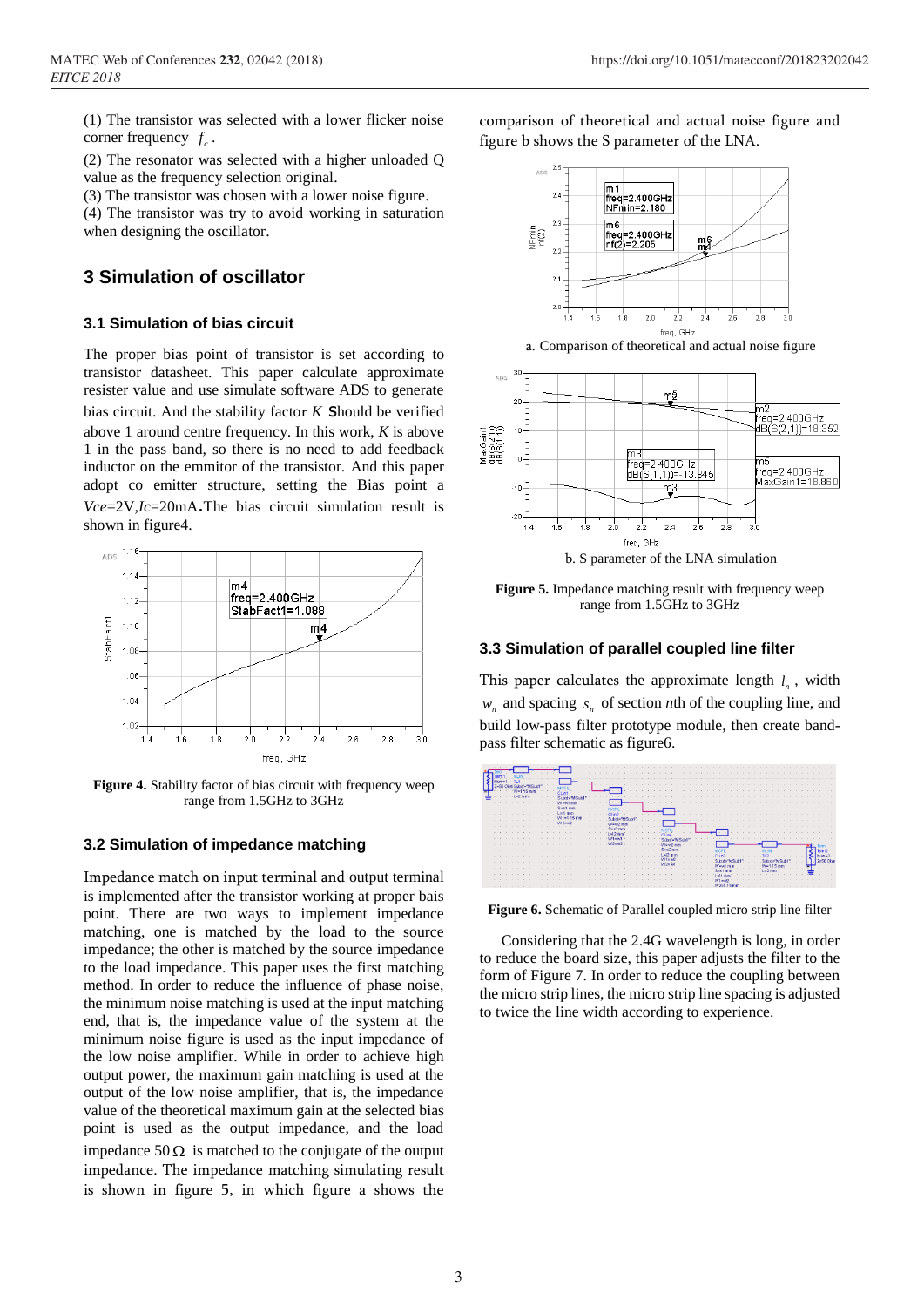

**Figure 7.** Schematic of new form of Parallel coupled filter

This paper simulates the circuit and optimize the parameters  $l_n$ ,  $w_n$ ,  $s_n$  through the ADS software to obtain the results as shown in Figure 8.



Figure 8. S parameter of the filter simulation with frequency weep range from 1.5GHz to 3GHz

#### **3.4 Layout circuit of oscillator**

This paper splices the low noise amplifier with the parallel coupled line filter schematic and adjusting the phase line so that the feedback loop phase satisfies an integer multiple of  $2\pi$  . Then generate the layout design of all the schematic as shown in figure9.



**Figure 9.** Layout of based on a deformed structure parallel coupled line filter oscillator

Then this paper implements co-simulation using closed-form electromagnetic and harmonic balance techniques applied to the circuit board and active circuit, respectively.

#### **3.5 Results of oscillator simulation**

The schematic of co-simulation is shown in figure 10.



**Figure 10.** Schematic of EM and schematic co-simulation The frequency sweep range is set from 1.5GHz to 3GHz. The simulation results are shown in figure 11.



**Figure11.** Results of EM and schematic co-simulation

As the results showed above, the output power is 11dBm, considering machining error. And the phase noise is -173.26 dBc/Hz at 10kHz off centre point, which was better than -88 dBc/Hz in [1]; and the phase noise was -177.45dBc/Hz, which was better than -102 dBc/Hz in [6] and -103dBc/Hz in [10] with the use of substrate integrated waveguide(SIW).

The results meet design requirements, with a standard sine wave outputting.

## **4 Conclusion**

This paper proposed an oscillator based on a deformed structure parallel coupled line filter design, and the size of the circuit board was 40mm\*40mm. The design results meet the design specifications and leave a margin.

This design can be used in designs such as throughwall radars that require high output power and low phase noise.